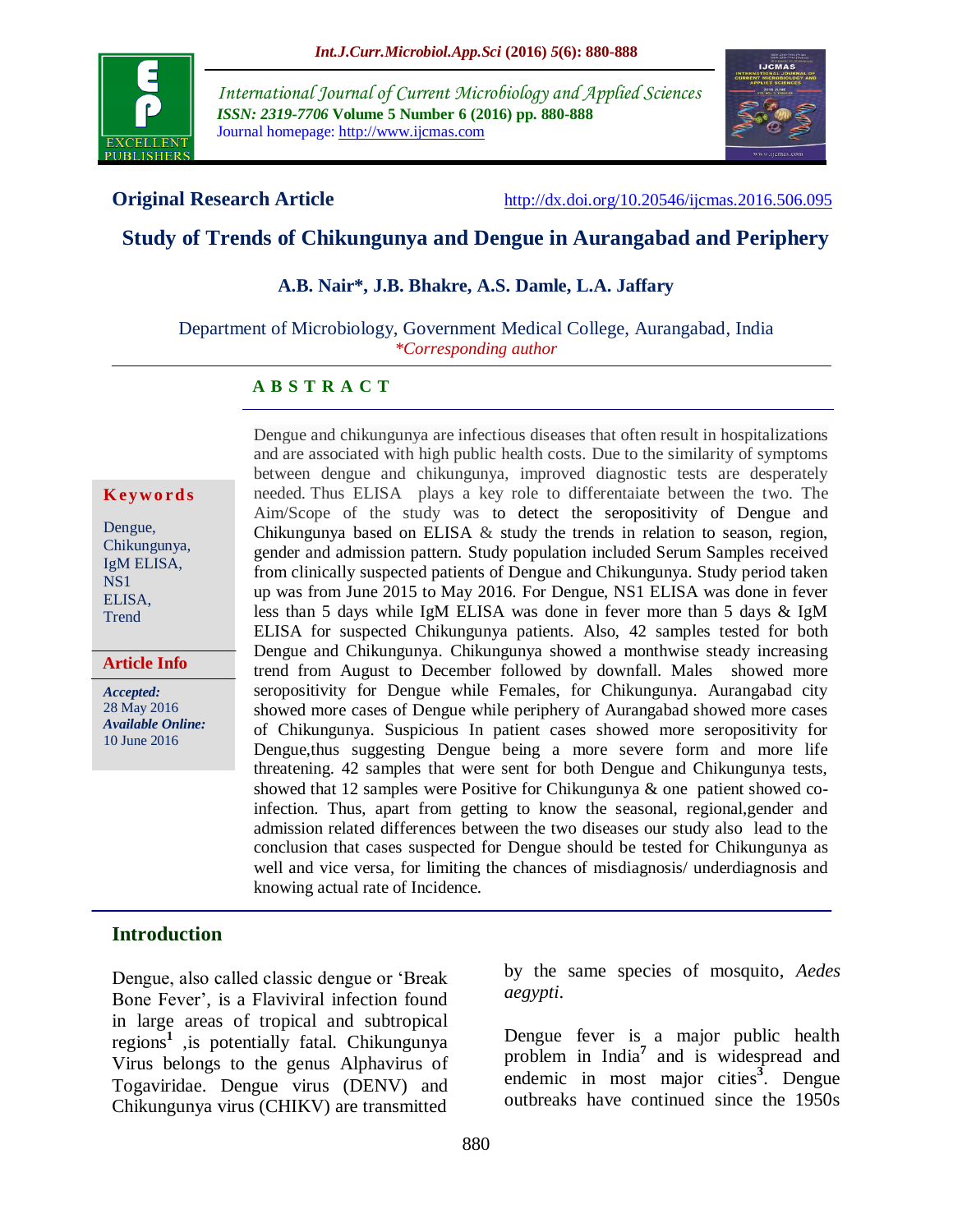but severity of disease has increased in the last two decades. Chikungunya on the other hand is having outbreaks since 2006 after a gap of three decades and cases a seen more frequently after the year 2010.

The clinical symptoms of dengue, caused by any of the four serotypes of DENV, may be mild as like fever, or severe, in the form Dengue hemorrhagic fever (DHF) and Dengue shock syndrome (DSS).Increased rates of hospitalization due to severe dengue, during outbreaks, leads to huge economic loss and strained health services. There is no specific antiviral therapy and treatment is only supportive.**<sup>5</sup>** Also, the rise in urbanisation, population explosion have additional effect on causing rise in seropositivity. Resurgence of chikungunya has been attributed to various factors including globalization, increase in the mosquito population, loss of herd immunity and the mutation A226V in the E1 gene causing a significant increase in CHIKV infectivity for *Ae.* 

*Albopicust<sup>4</sup>.* In the absence of specific antiviral therapy, control of transmission of Dengue and Chikungunya virus by vector management is the sole method available for decreasing associated morbidity.

The main aim and objectives of this study includes, to detect the seropositivity of Dengue and Chikungunya based on ELISA and to study the regional, seasonal, gender and admission pattern related trend of Dengue and Chikungunya

### **Materials and Methods**

This Study was conducted at GMC Aurangabad, India.

**Study population**: Samples received from clinically suspected patients of Dengue and

Chikungunya from GMC Aurangabad and peripheral PHC's.

#### **Study period**: July 2015 to May 2016

#### **Sample size :**

- a) 604 for Dengue ELISA only.
- b) 162 for Chikungunya ELISA only.

c) 42 samples that were clinically suspected for both Dengue and Chikungunya were tested.

Dengue NS1 ELISA was done in fever less than 5 days**<sup>2</sup>** while Dengue IgM ELISA was done in fever more than 5 days. IgM ELISA were performed in all Chikungunya suspected cases.

Kits used: J.Mitra, New Delhi for NS1 and kits from National Institute Of Virology (NIV) Pune for Dengue and Chikungunya IgM ELISA

### **Results and Discussion**

Total Dengue samples: 604

Positive for Dengue: 95

70 patients were positive for NS1 ELISA (19%) and 25 patients were positive for IgM  $ELISA(11\%)$ thus indicating that fever less than 5 days showed more seropositivity.

Total samples for Chikungunya : 162

Positive For Chikungunya by IgM ELISA :40 (seropositivity of 25%)

42 samples were tested for both Dengue and Chikungunya ELISA of which 12 samples were positive for Chikungunya

Co-Infection : seen in a single patient Symptomatically ; Dengue showed more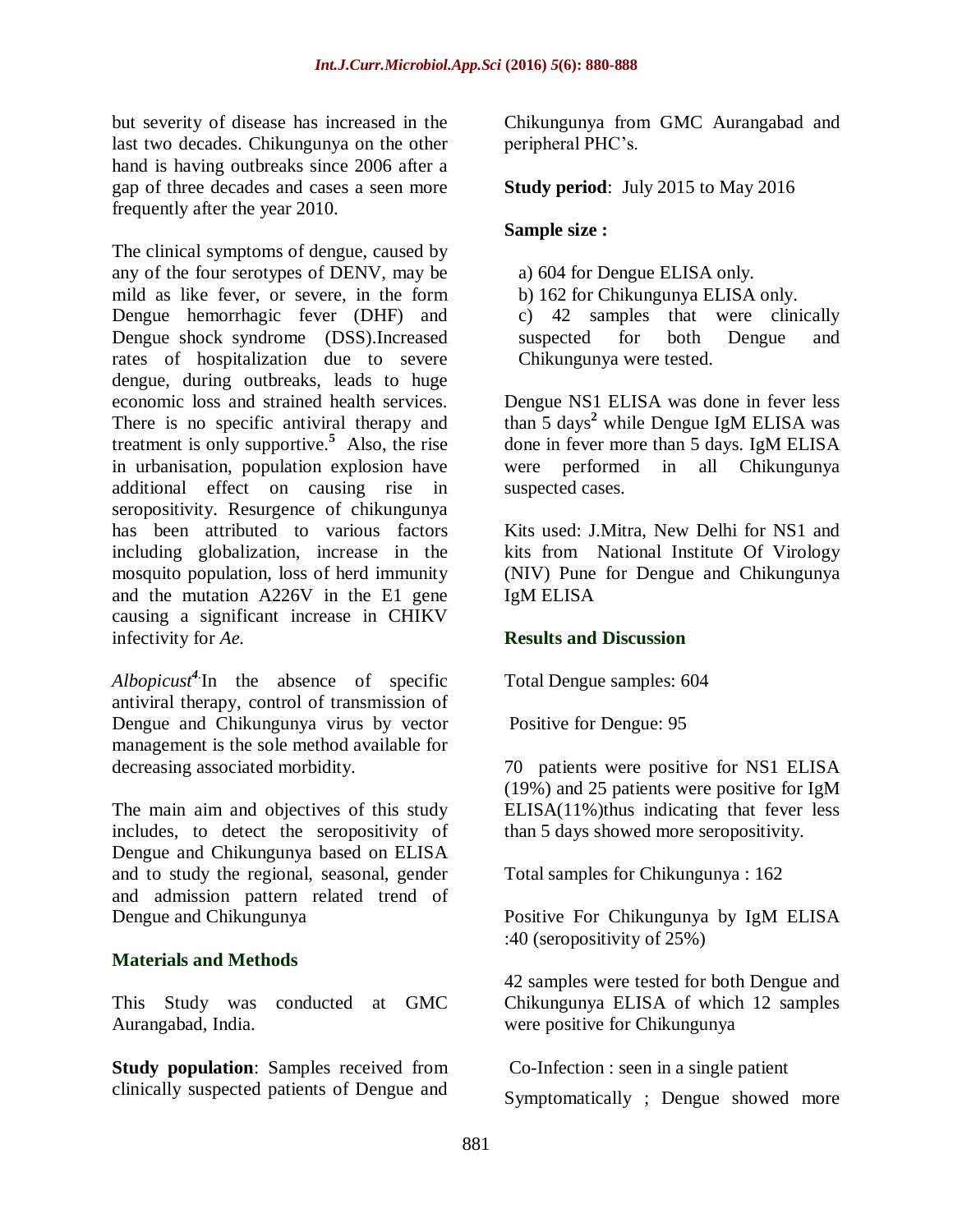symptoms of fever and Rash while Chikungunya patients showed more symptoms of Joint pain, Bodyache and Headache .

50 cases (52.6%)of Dengue Patients & 6 cases (15%) Chikungunya patients had Platelet count less than 1 lakhs.

Chikungunya showed an uniformly monthwise increasing trend from August with maximum cases in December.

Male:Female ratio for Chikungunya was 1:1.6 while Male:Female ratio for Dengue was 2:1 Aurangabad showed more cases of Dengue while periheral areas showed more cases of Chikungunya.

80% serpositive cases for Dengue ELISA were needed to be managed on IPD basis while only 25% cases were managed on IPD basis For Chikungunya thus indicating that Dengue showed more severe pattern as compared to Chikungunya.

| <b>Table.1</b> Shows Month wise percentage seropositivity of Chikungunya |  |  |
|--------------------------------------------------------------------------|--|--|
|                                                                          |  |  |

| <b>CHIKUNGUNYA</b> |                   |                   |                   |              |  |
|--------------------|-------------------|-------------------|-------------------|--------------|--|
| <b>Month</b>       | <b>Total</b>      | <b>Positive</b>   | <b>Negative</b>   | % Positivity |  |
| June $2015$        | 00                | $\boldsymbol{00}$ | $\bf{00}$         | 00           |  |
| July2015           | $\boldsymbol{00}$ | $\boldsymbol{00}$ | $\boldsymbol{00}$ | 00           |  |
| Aug2015            | 36                | 03                | 33                | 08.33        |  |
| Sept $2015$        | 20                | 0 <sub>5</sub>    | 15                | 25.00        |  |
| Oct2015            | 40                | 10                | 30                | 25.00        |  |
| Nov2015            | 20                | 06                | 14                | 30.00        |  |
| Dec2015            | 36                | 13                | 23                | 36.11        |  |
| Jan2016            | 06                | 02                | 04                | 33.33        |  |
| Feb2016            | 04                | 01                | 03                | 25.00        |  |
| Mar2016            | 00                | $\bf{00}$         | 00                | 00           |  |
| Apr2016            | 00                | $\bf{00}$         | $\boldsymbol{00}$ | 00           |  |
| May2016            | 02                | $\boldsymbol{00}$ | 02                | $\bf{00}$    |  |
| <b>TOTAL</b>       | 162               | 40                | 122               | 24.69        |  |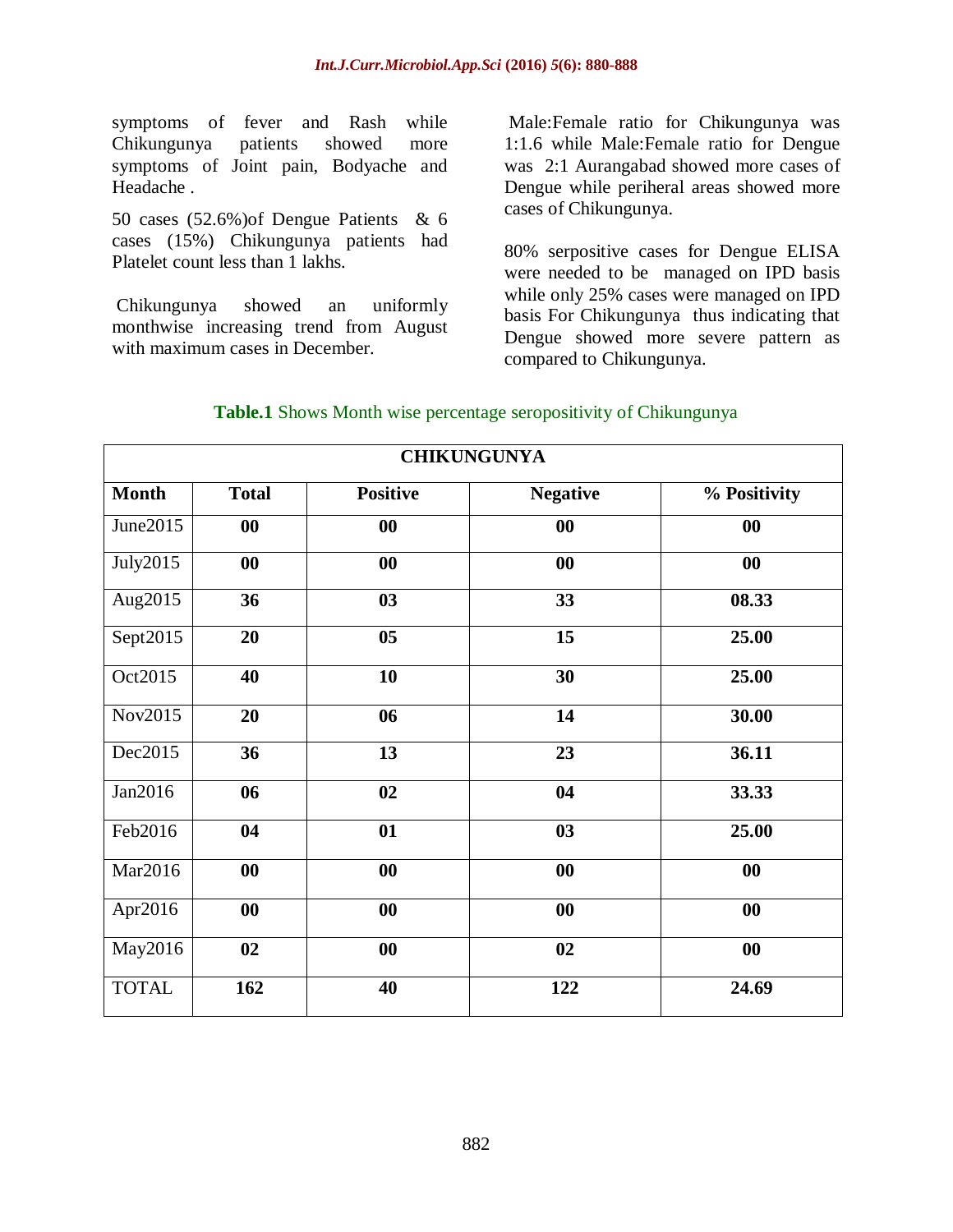| <b>Month</b>                            | <b>Tested</b> | IgM ELISA                | % Positivity      | <b>Tested</b><br>For NS1      | <b>ELISA</b><br>NS1               | % Positivity |
|-----------------------------------------|---------------|--------------------------|-------------------|-------------------------------|-----------------------------------|--------------|
|                                         | for IgM       | <b>Positive</b><br>cases |                   | <b>ELISA</b>                  | <b>Positive cases</b>             |              |
| $Jun-15$                                | 02            | $\overline{0}$           | 0                 | 08                            | 02                                | 25           |
| $Jul-15$                                | 05            | 0                        | $\overline{0}$    | 11                            | 04                                | 36.36        |
| Aug- $15$                               | 08            | 3                        | 37.5              | 92                            | 12                                | 13.04        |
| $Sep-15$                                | 60            | 5                        | 8.33              | 100                           | 15                                | 15           |
| $Oct-15$                                | 30            |                          | 3.33              | 72                            | 24                                | 33.33        |
| $Nov-15$                                | 13            | 4                        | 30.76             | 30                            | 10                                | 33.33        |
| $Dec-15$                                | 40            | 9                        | 22.5              | 38                            | 03                                | 7.89         |
| Jan -16                                 | 12            |                          | 8.33              | 05                            | 00                                | 00           |
| $Feb-16$                                | 31            |                          | 3.22              | 12                            | 00                                | 00           |
| Mar-16                                  | 14            |                          | 7.14              | 02                            | 00                                | 00           |
| Apr-16                                  | 02            | $\overline{0}$           | 0                 | 02                            | 00                                | 00           |
| $May-16$                                | 13            | $\Omega$                 | $\overline{0}$    | 02                            | 00                                | 00           |
| <b>TOTAL</b>                            | 230           | 25                       | 10.86             | 374                           | 70                                | 18.71        |
| Total Samples Tested For Dengue $= 604$ |               |                          | For Dengue $= 95$ | <b>Total Positive Samples</b> | Overall %<br>Positivity = $15.72$ |              |

## **Table.2** Shows positive cases and percentage seropositivity of Dengue NS1 ELISA and Dengue IgM ELISA



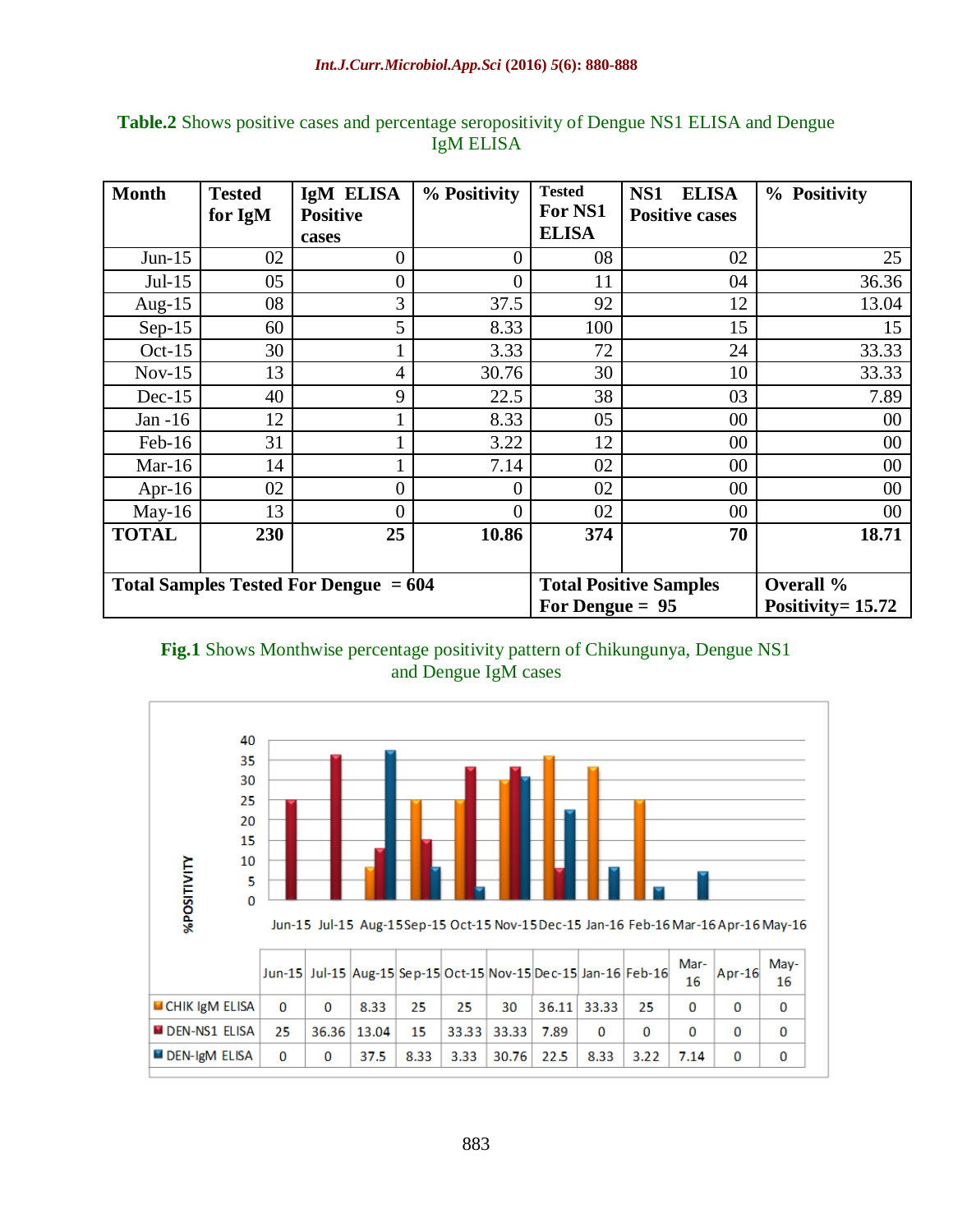| <b>Characteristics</b> | Chikungunya           | $\frac{6}{9}$<br><b>Positivity</b> | <b>Dengue</b>         | $\frac{6}{9}$<br><b>Positivity</b> |
|------------------------|-----------------------|------------------------------------|-----------------------|------------------------------------|
|                        | <b>Total Positive</b> |                                    | <b>Total Positive</b> |                                    |
|                        | $=40(n)$              |                                    | $= 95(n)$             |                                    |
| Male                   | 15                    | 37.50                              | 63                    | 66.31                              |
| Female                 | 25                    | 62.50                              | 32                    | 33.68                              |
| Aurangabad city        | 11                    | 27.5                               | 83                    | 87.36                              |
| Periphary(PHC)         | 29                    | 72.50                              | 12                    | 12.63                              |
| Opd                    | 30                    | 75.00                              | 19                    | 20.00                              |
| Ward                   | 10                    | 25.00                              | 76                    | 80.00                              |
| Fever                  | 37                    | 92.50                              | 95                    | 100.00                             |
| Joint pain             | 36                    | 90.00                              | 45                    | 47.36                              |
| Bodyache               | 37                    | 92.50                              | 76                    | 80.00                              |
| Headache               | 09                    | 22.50                              | 20                    | 21.05                              |
| Rash                   | 04                    | 10.00                              | 22                    | 23.15                              |
| <b>Platelet Count</b>  | $>1$ lakhs $(34)$     | 85.00                              | $>1$ lakhs(45)        | 47.36                              |
|                        | $<1$ lakhs $(06)$     | 15.00                              | $<$ 1 lakhs $(50)$    | 52.63                              |

**Table.3** Shows Comparison of Chikungunya and Dengue Positive cases in terms of various Characteristics e.g : Sex, Region, Admission pattern & Symptoms

**Fig.2** Shows Month wise percentage positivity pattern of Chikungunya, Dengue NS1 and Dengue IgM cases

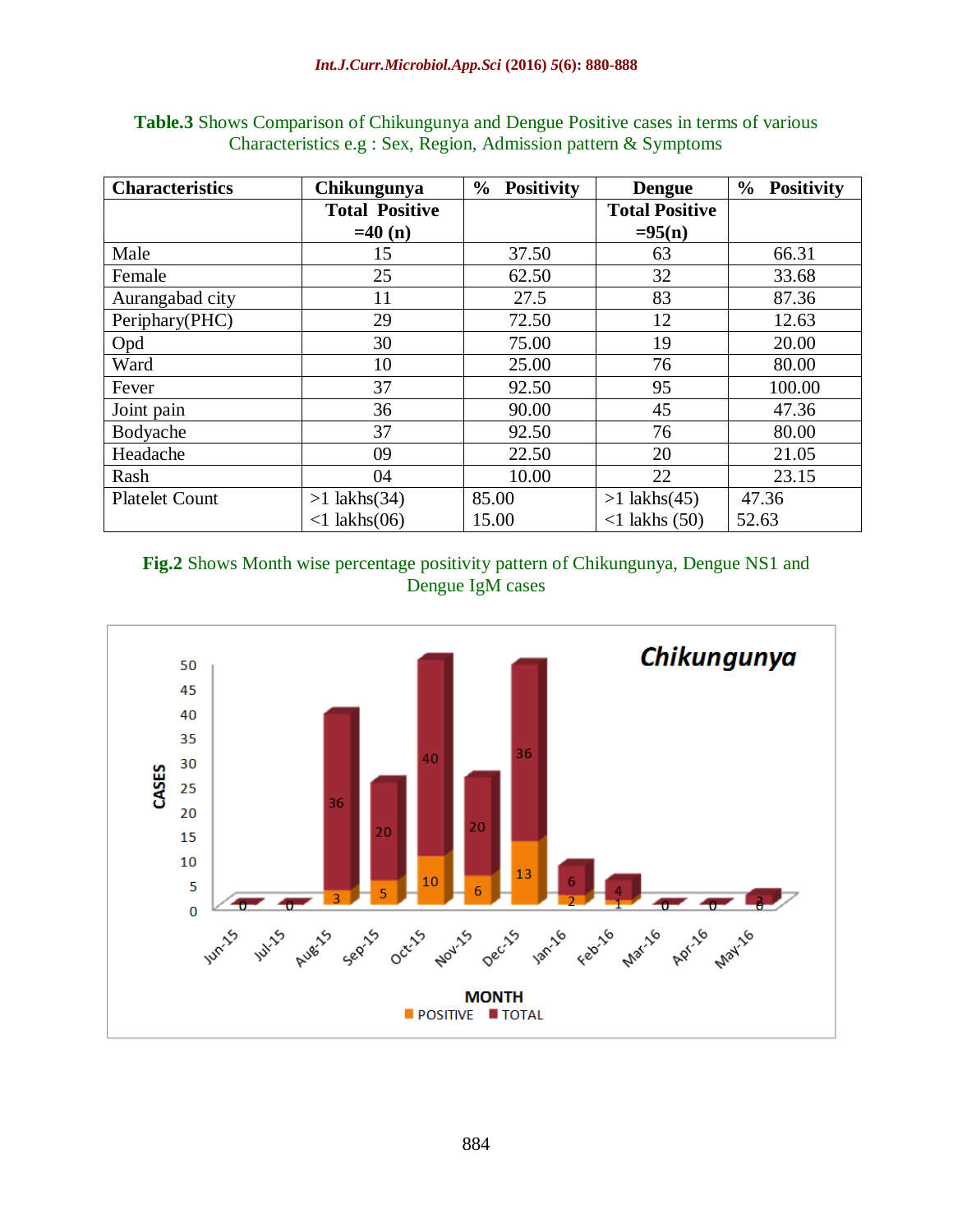

**Fig.3** Shows Monthwise Positive cases of Chikungunya among total samples tested

# **Fig.4** Shows Monthwise Positive Cases of Dengue IgM among total samples tested

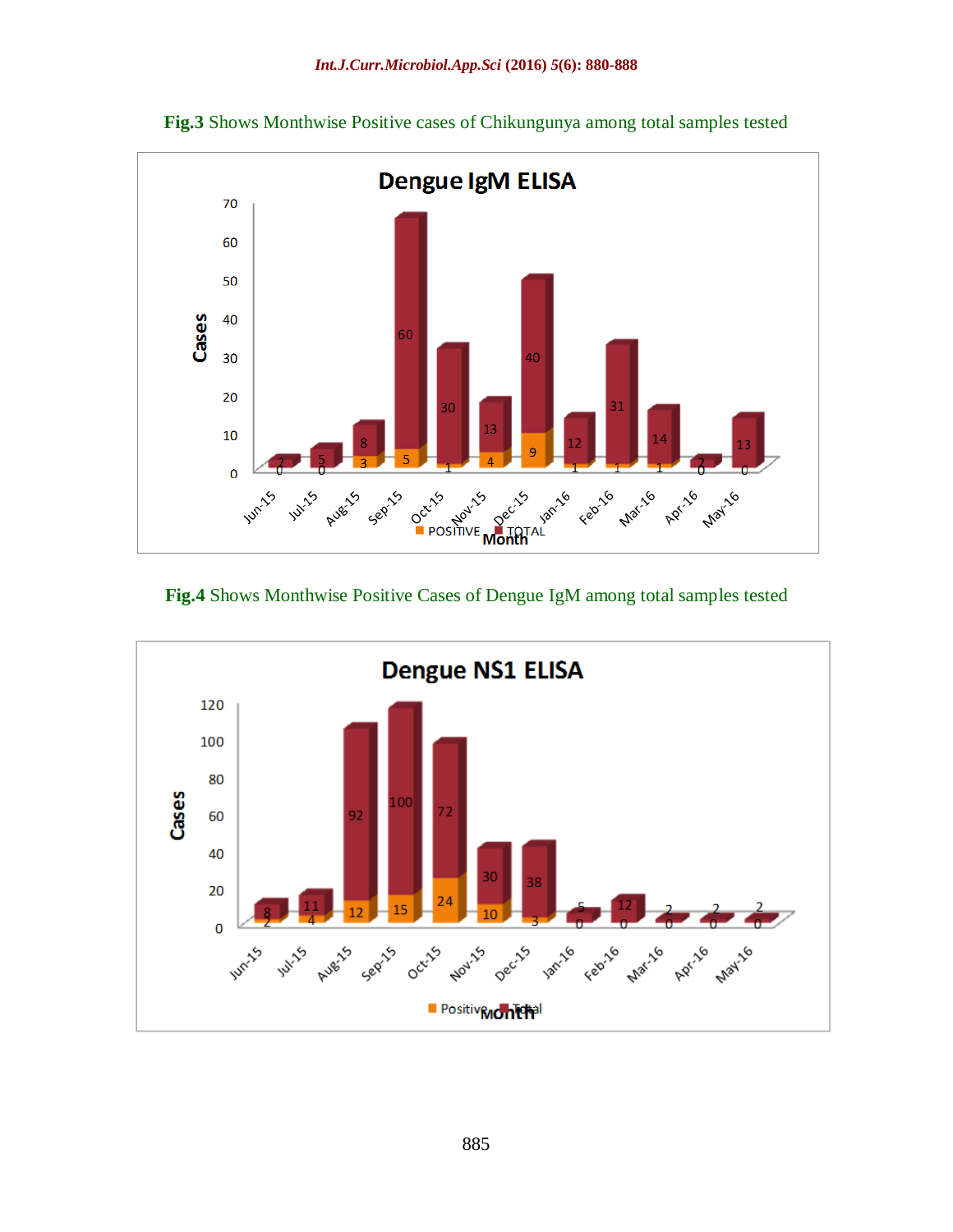

**Fig.5** Shows Month wise Positive Cases of Dengue NS1 among total samples tested

**Fig.6** Shows graphic picture symptomatic variations in dengue and chickungunya

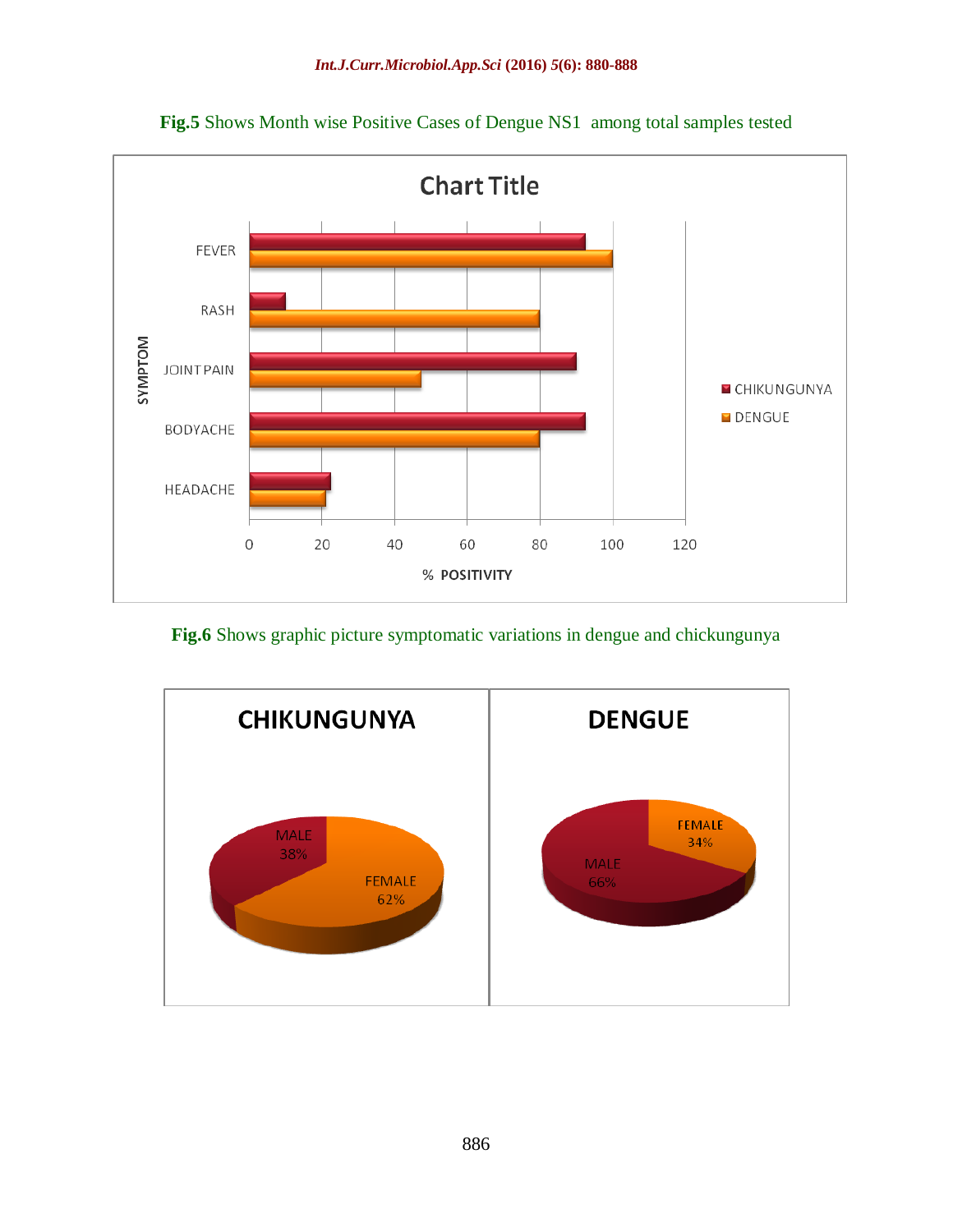

**Fig.7** Shows Percentage positivity of Chikungunya and Dengue in males and females





In conclusion, it is shown that the titres of NS1 represent the viral load and the viral load is directly proportional to complications<sup>6</sup>. Hence, inclusion of NS1 in the ELISA test format must be present for



evaluation, whether patient is from endemic or non endemic areas. 42 samples were tested for both Chikungunya and Dengue. Out of which 12 samples were positive for Chikungunya and a single patient showed